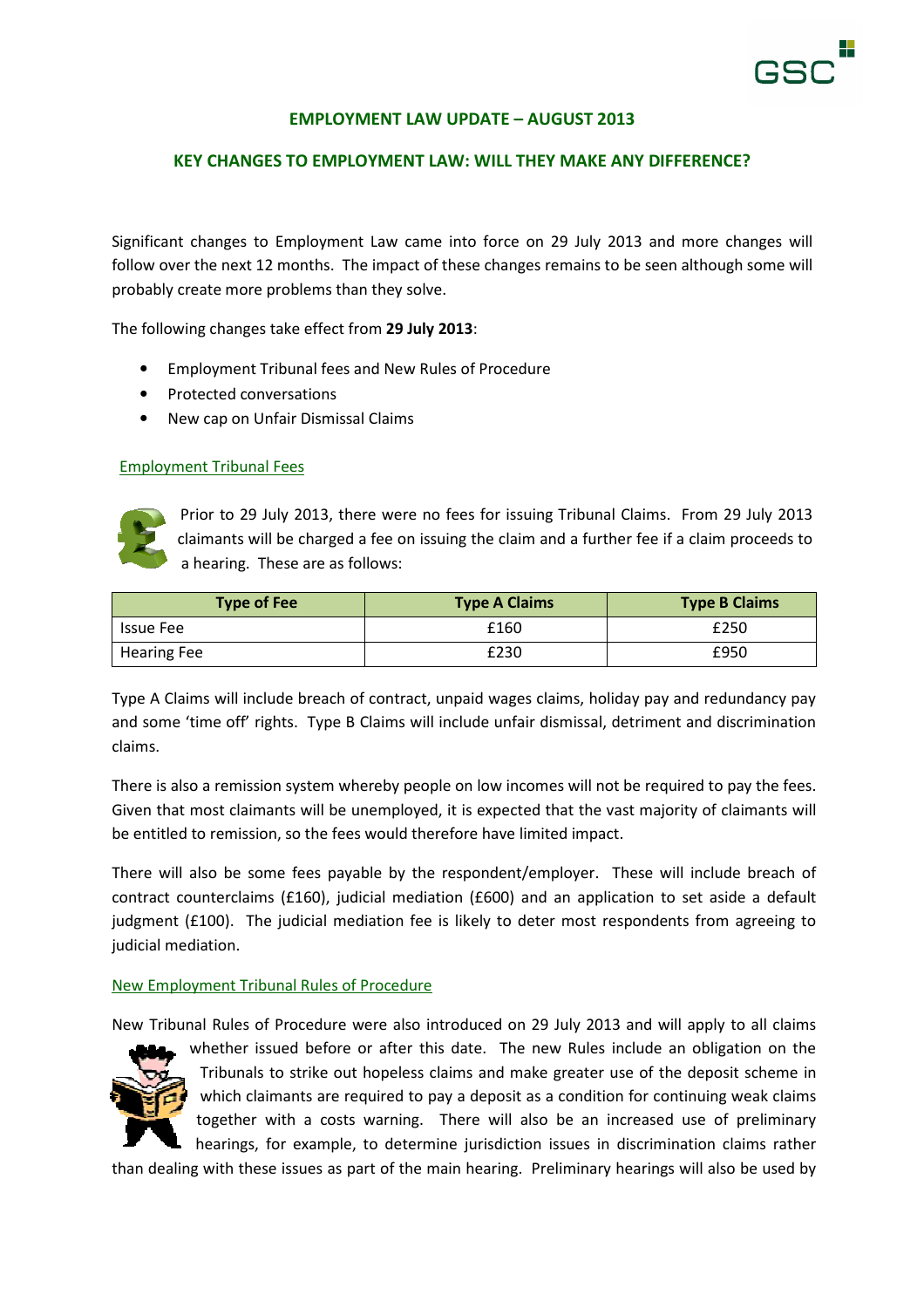claimants to object to any strike out of their claims by the Tribunal from an initial 'paper sift'. The Tribunal will also be able to issue case management directions at the preliminary hearing rather than in a separate case management discussion as applied under the previous rules.

Whilst these proposals seem sensible, without additional resources which have not been made available, there will be significant delays in the system.

## Protected Conversations



The purpose of protected conversations is to enable the employer and employee to enter into 'pre-termination negotiations' which will enable employers to exit employees more easily by making such discussions inadmissible in ordinary unfair dismissal claims provided there was no 'improper behaviour' involved. This means that if, for example, an employer makes a settlement offer to an employee whilst disciplinary

proceedings are ongoing, this cannot be used against the employer in any subsequent unfair dismissal proceedings if the settlement offer is rejected.

Unless such negotiations result in a settlement agreement, pre-termination negotiations will be of limited value. They do not cover discrimination claims or claims for automatically unfair dismissals (e.g. maternity or whistle-blowing claims) and the scope for accusations of improper behaviour which can include undue pressure, will doubtless be used as a means of increasing any compensation offered.

Compromise Agreements will be renamed Settlement Agreements although the contents of the documents will not change substantially. This was an opportunity missed by the Government to simplify such agreements.

# Cap on Unfair Dismissal Claims



If an employee is successful in an unfair dismissal claim, then the maximum compensatory award is £74,200. This is based mainly on loss of earnings (current and future). The employee is under a duty to mitigate his loss i.e. he must try to find work whether on an employed or self-employed basis. If, for example the

employee starts a new job within six months on a similar salary, his compensation will

be limited to six months' loss of earnings.

New regulations will impose a cap on the compensatory award of 12 months net pay or £74,200 whichever is lower. This will apply to all claims where the termination is on or after 29 July 2013. By limiting the maximum Tribunal award to 12 months pay, the Government believes it would create more certainty for employers on the likely cost of employment disputes, thus facilitating any settlement. Employers are therefore likely to conduct negotiations by using 12 months pay as a starting point rather than responding to employees' (sometimes unrealistic) expectations of the maximum award.

However, the cap will not affect discrimination claims which many employees will raise as part of any negotiations. There is no cap on any award for discrimination claims.